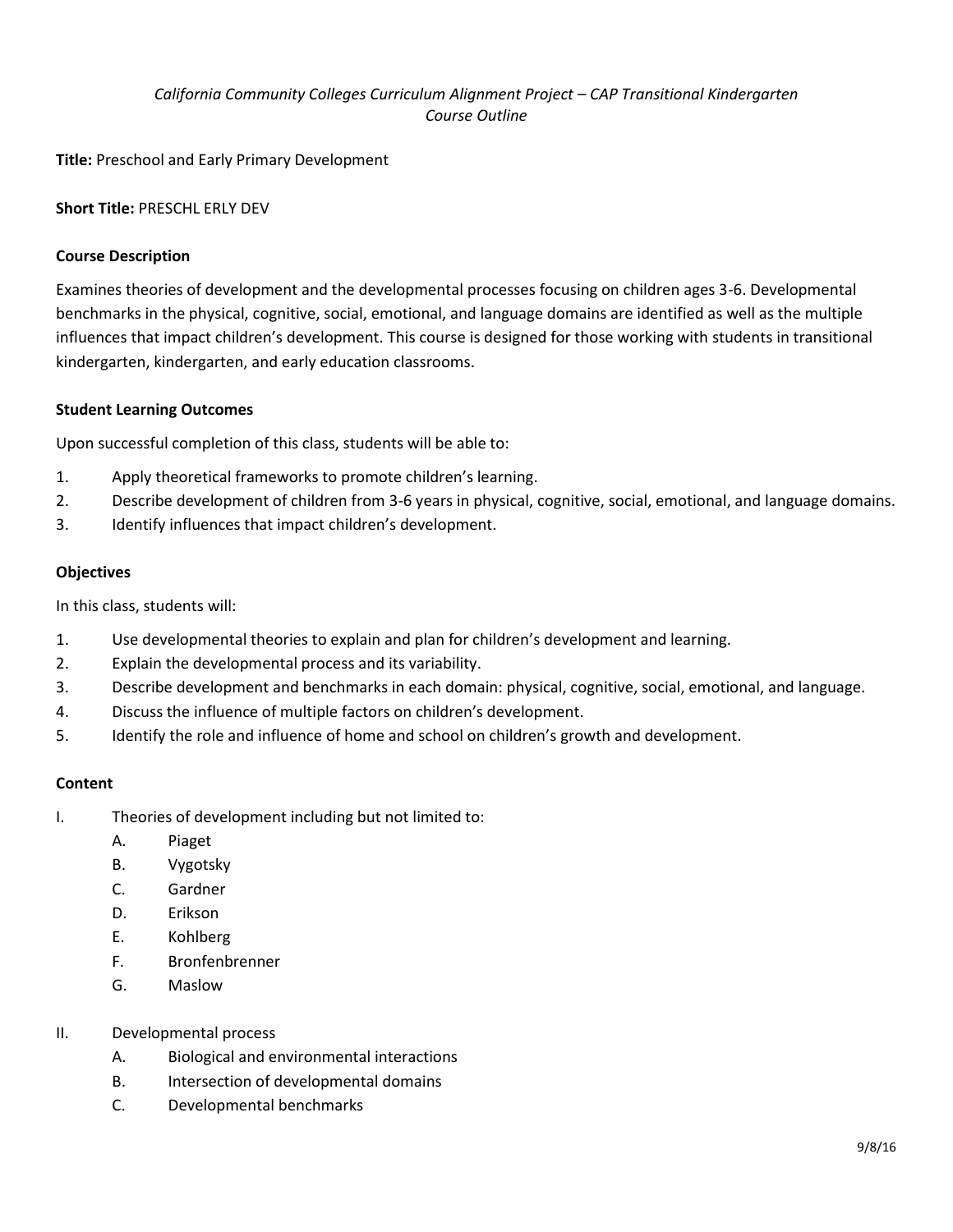- D. Normative and individual variations
- III. Developmental domains
	- A. Physical
		- 1. Brain development
		- 2. Motor development
		- 3. Sensory development
		- 4. Perceptual development
		- 5. Growth patterns
	- B. Cognitive
		- 1. Conceptual learning
		- 2. Executive function
			- a) Ability to focus
			- b) Reasoning
			- c) Problem solving
			- d) Planning
		- 3. Information processing
		- 4. Pre -operational thinking
		- 5. Concrete - operational thinking
	- C. Social and emotional
		- 1. Emotional -regulation
		- 2. Social knowledge and understanding
		- 3. Social skills
		- 4. Moral and ethical development
		- 5. Relationships
		- 6. Social dispositions
		- 7. Identity
	- D. Language
		- 1. Language acquisition
		- 2. Theories of language development
		- 3. English Learners
- IV. Additional developmental influences such as:
	- A. Health and nutrition
	- B. Trauma
	- C. Culture
	- D. Socioeconomic factors
	- E. Environment s
	- F. Families
	- G. Schools